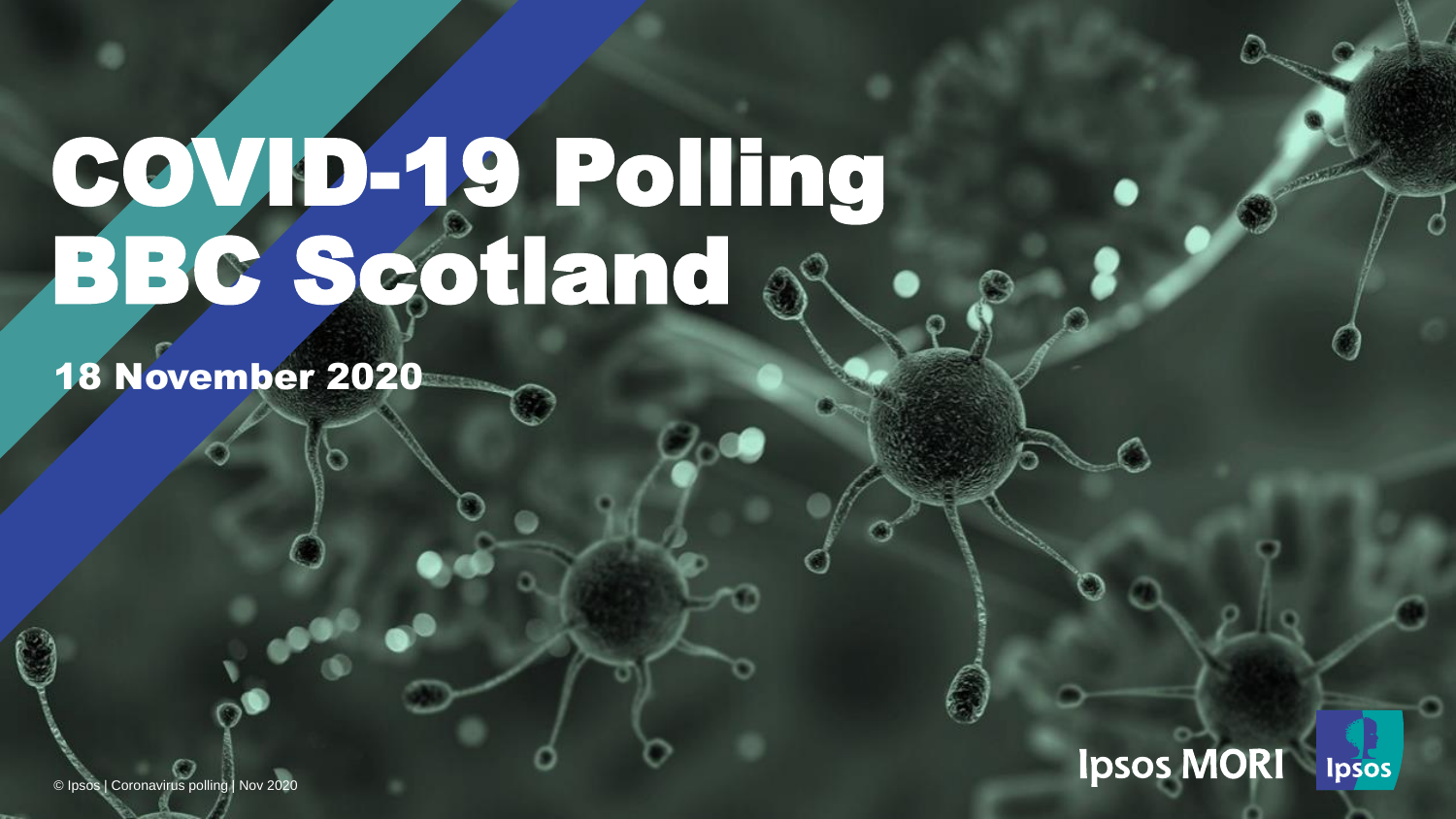#### **Understanding of the current rules**

**How confident are you that you understand the coronavirus restrictions that apply in your area?**



**Very confident Fairly confident Not very confident** ■ Not at all confident

Base: 1,037 Scottish adults aged 16+ interviewed by telephone, 10-15 November 2020

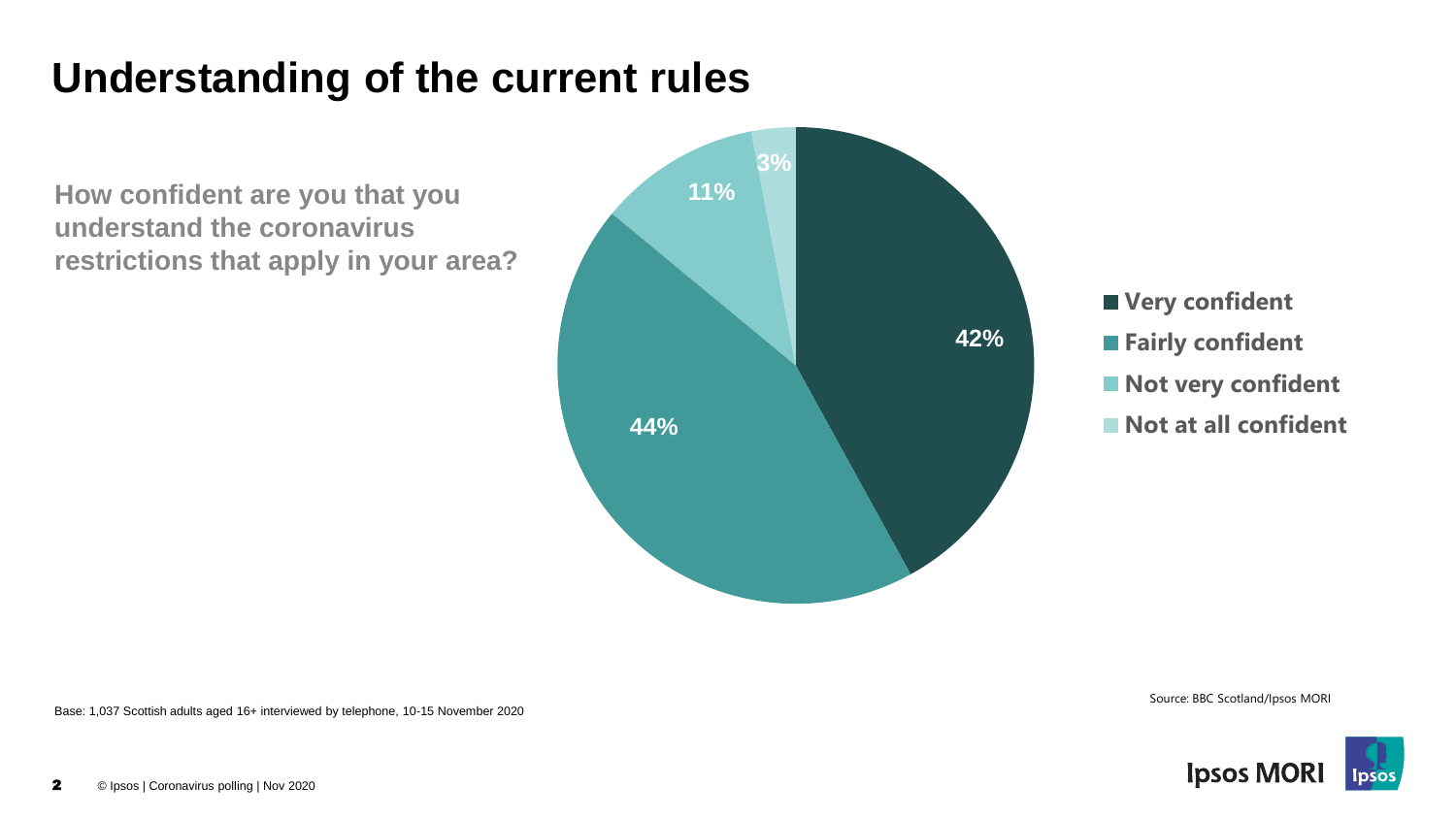## **Living with the current rules**

**How easy or difficult are you finding it to live with the rules for your area?** 



Base: 1,037 Scottish adults aged 16+ interviewed by telephone, 10-15 November 2020 Age group unweighted bases:  $16-34 = 231$ ;  $35-54 = 291$ ;  $55+ = 515$ 

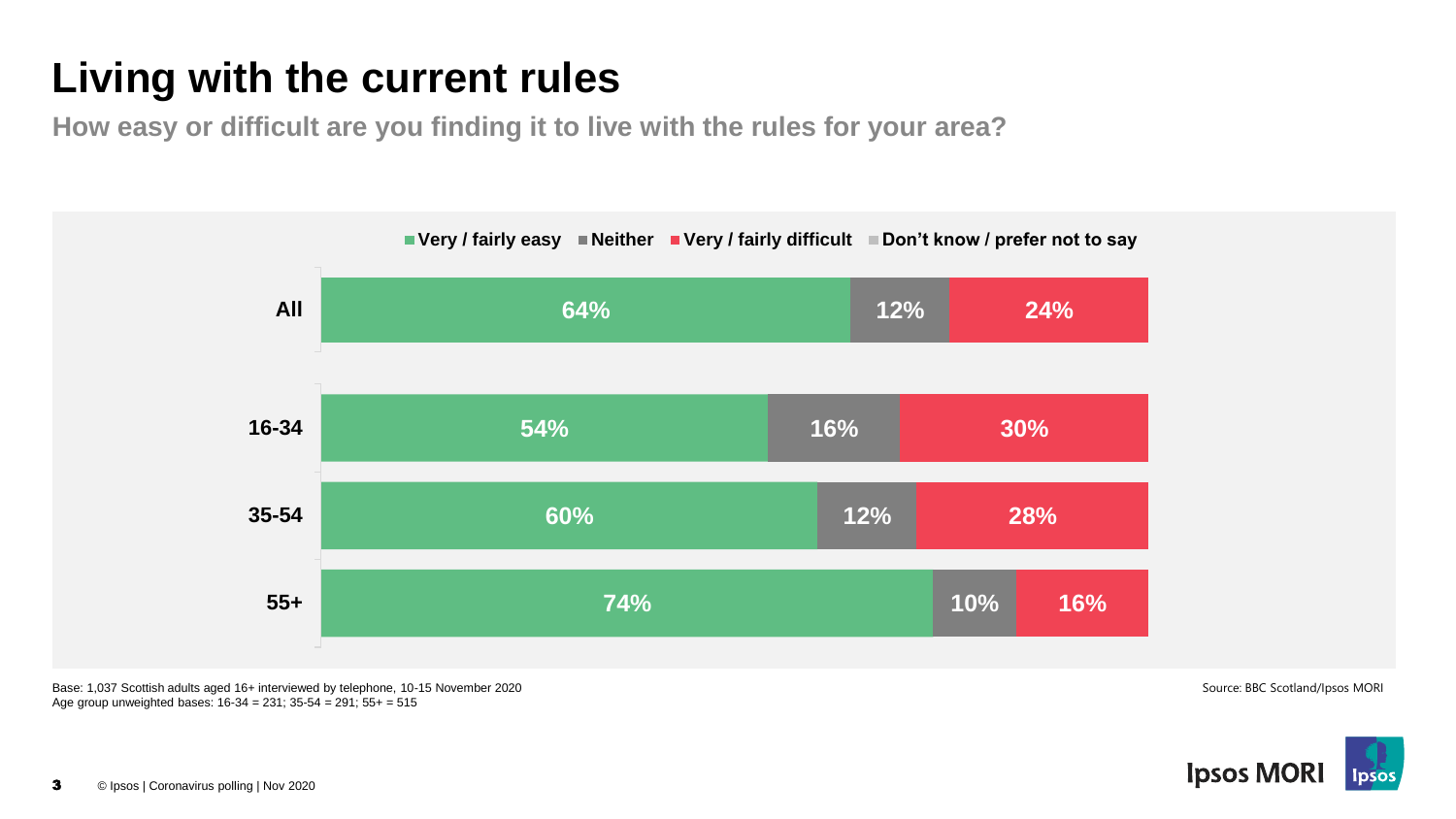### **Rules people are finding most difficult to live with**

**Which, if any, of these rules are you finding it difficult to live with at the moment?** 



Base: 824 (all those not finding the rules 'very easy' to live with) Source: BBC Scotland/Ipsos MORI

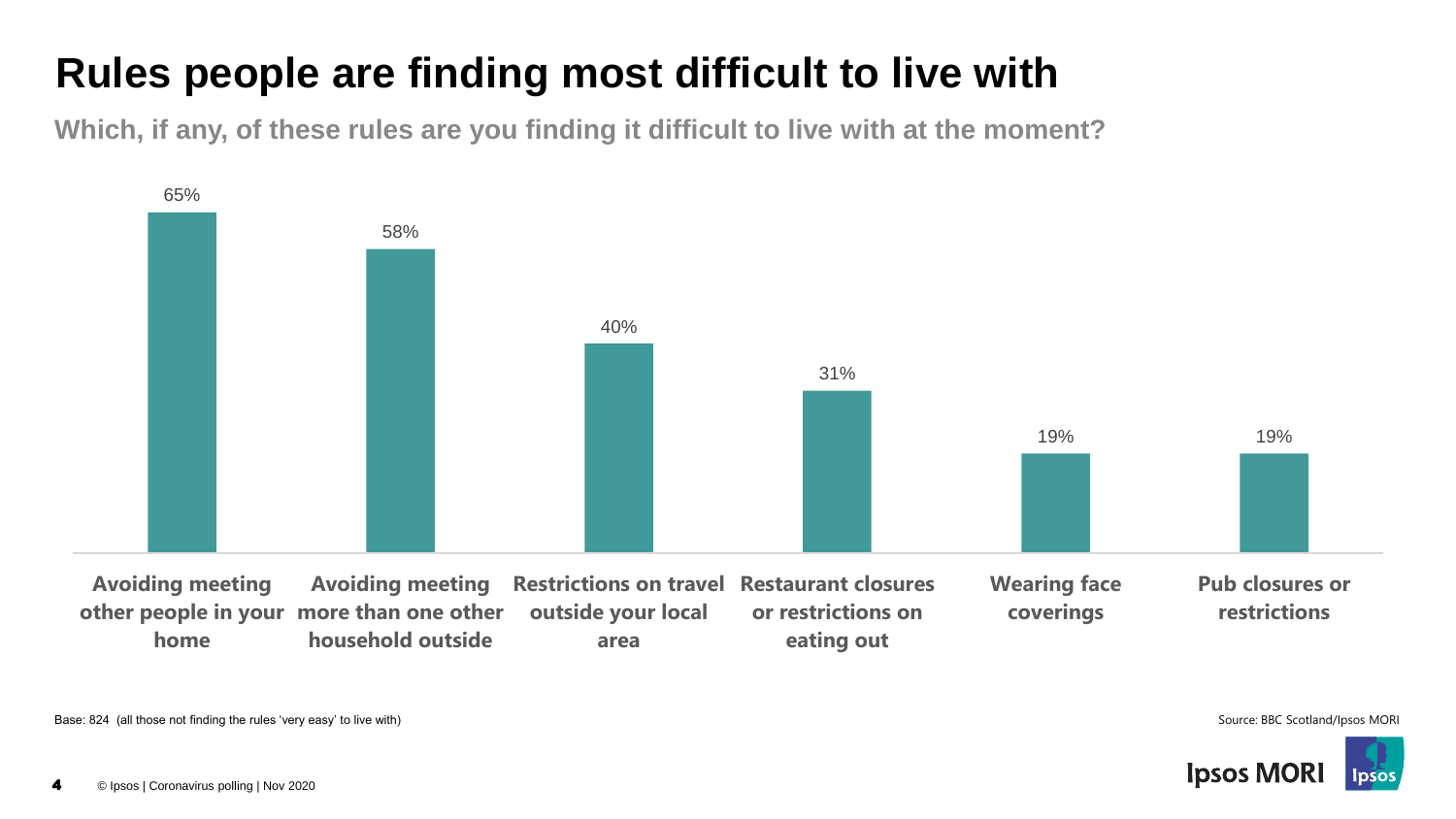#### **Compliance with the current rules**

**We know that not everyone finds all the restrictions easy to stick to all the time. Would you say you are following the rules in your area …** 



Base: 1,037 Scottish adults aged 16+ interviewed by telephone, 10-15 November 2020

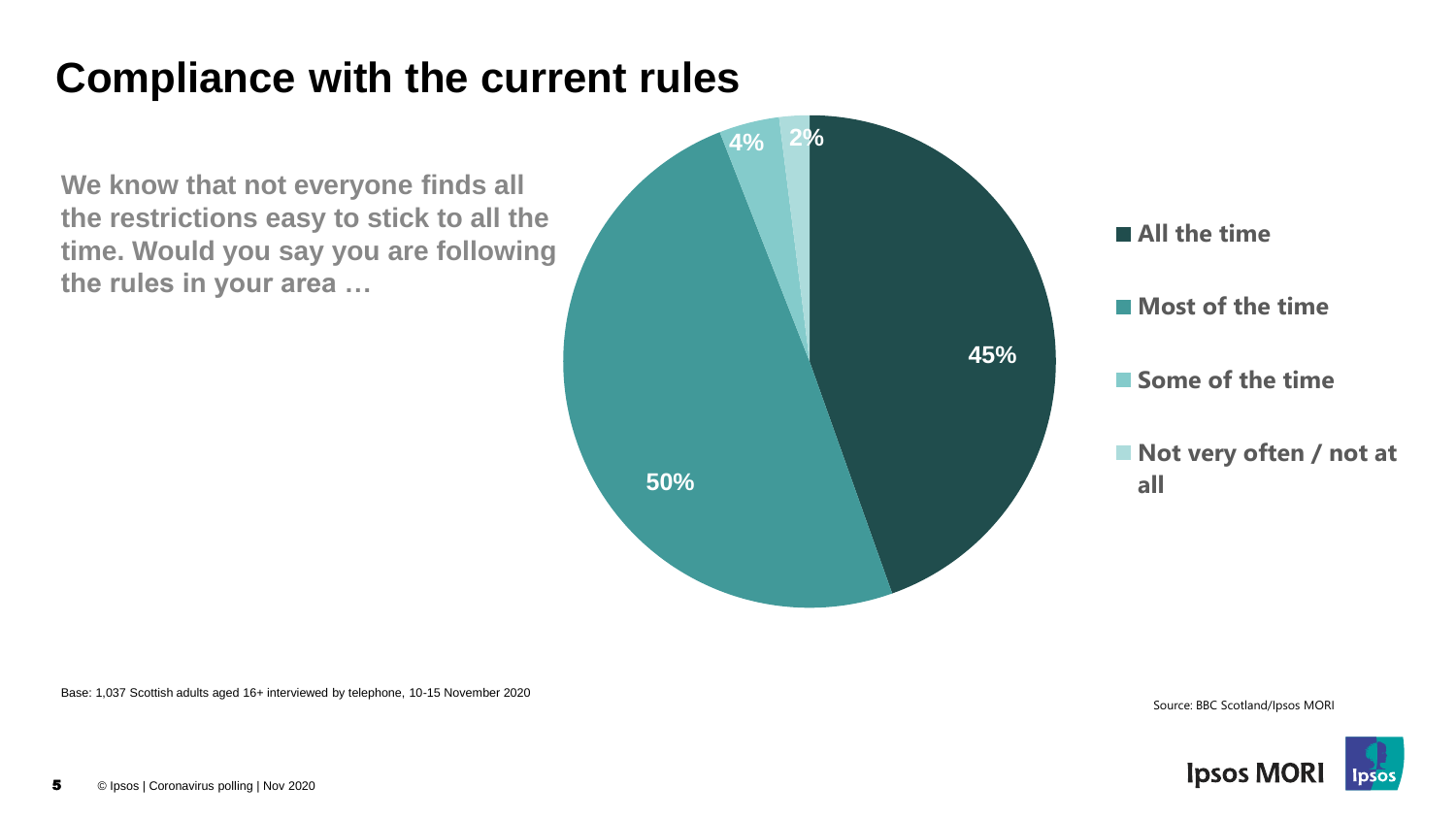#### **Views on the current rules**

**Do you think that the coronavirus restrictions in your area are ...** 



Base: 1,037 Scottish adults aged 16+ interviewed by telephone, 10-15 November 2020

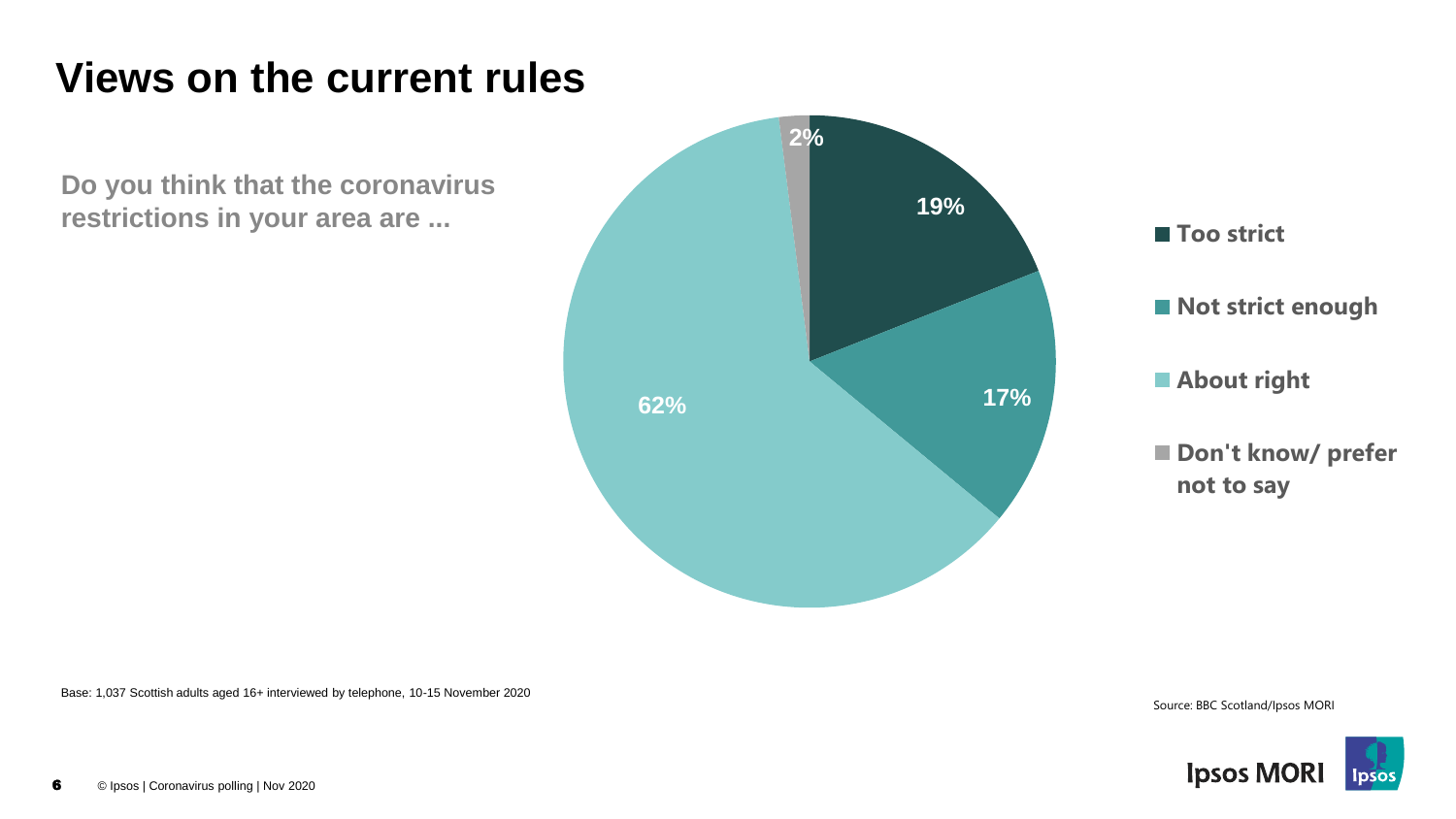#### **Consequences for breaking the rules**

**And do you think the consequences for people who break the coronavirus rules in Scotland are …?**



Base: 1,037 Scottish adults aged 16+ interviewed by telephone, 10-15 November 2020

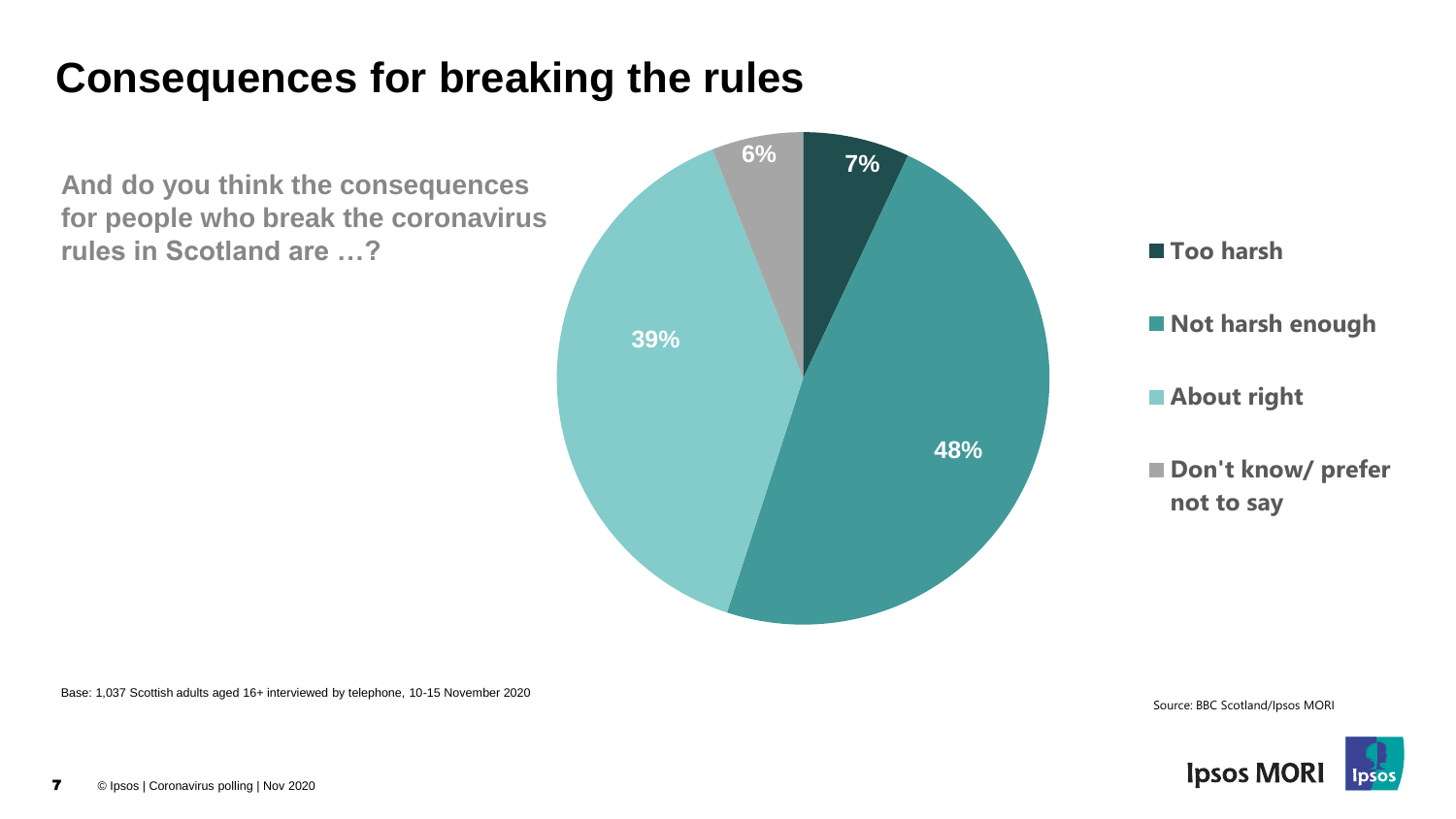#### **Managing the risk from COVID – rules vs. individual judgement**

**Which of the following statements comes closest to your view?** 

**People need to be given more scope to decide for themselves which behaviours are too risky**



**Government needs to set strict rules about how people should behave**



Base: 1,037 Scottish adults aged 16+ interviewed by telephone, 10-15 November 2020 Source: BBC Scotland/Ipsos MORI

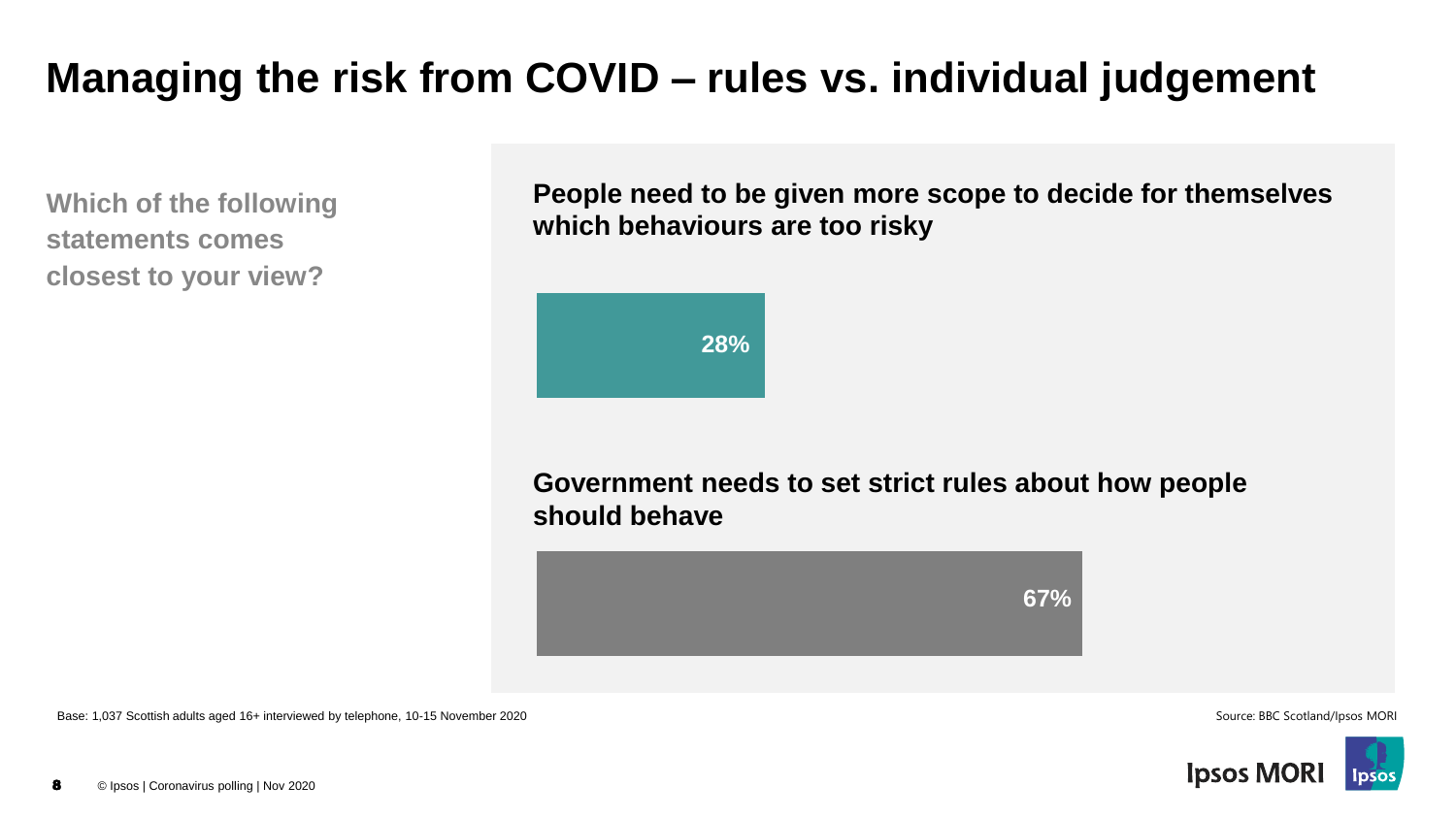### **Support for current and future approach**

**How far would you support or oppose …?**

| Fines for people in Scotland who break coronavirus travel<br><b>rules</b>                                                          | 65%        | 13% | 21%        |
|------------------------------------------------------------------------------------------------------------------------------------|------------|-----|------------|
| Keeping schools open throughout the current pandemic,<br>even if it means most other businesses and services have<br>to close      | 59%        | 11% | <b>28%</b> |
| Relaxing the current restrictions for a short period around<br><b>Christmas day</b>                                                | <b>56%</b> | 10% | 32%        |
| Asking vulnerable people to shield, while allowing<br>everyone else to get on with their lives as usual                            | 55%        | 12% | 31%        |
| Having a second national lock down in Scotland                                                                                     | 10%<br>51% |     | 36%        |
| Strongly support / tend to support<br>Strongly oppose / tend to oppose<br>Don't know / prefer not to say<br>$\blacksquare$ Neither |            |     |            |

Base: 1,037 Scottish adults aged 16+ interviewed by telephone, 10-15 November 2020



**Ipsos MORI** 

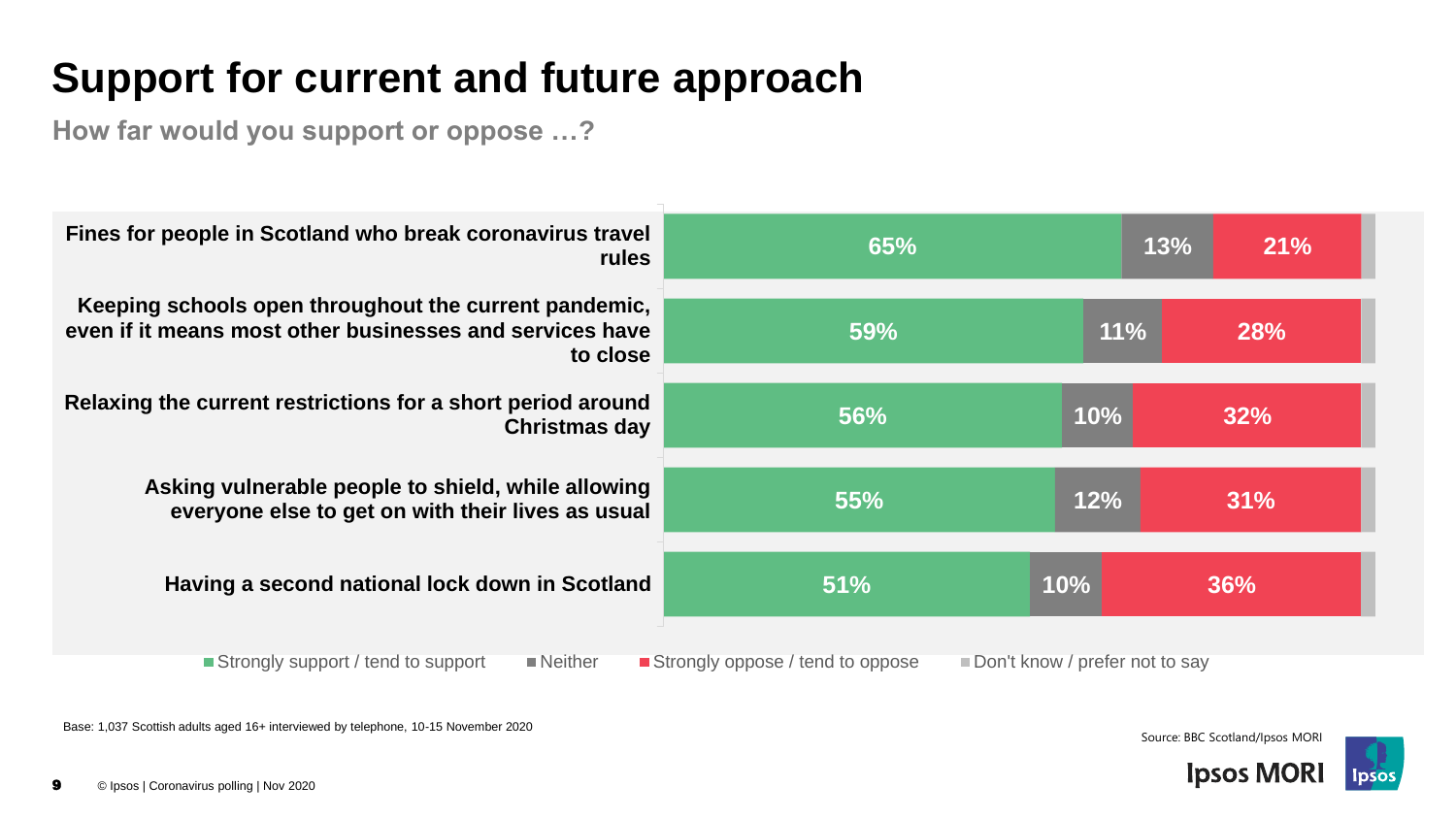#### **Technical note**

**Ipsos MORI Scotland interviewed a representative sample of 1,037 adults aged 16+ across Scotland. Interviews were conducted by telephone: 10-15 November 2020. Data are weighted by age, sex, region, working status, tenure and education to match the profile of the population.**

**Where percentages do not sum to 100 this may be due to computer rounding, the exclusion of "don't know" categories, or multiple answers. An asterisk (\*) denotes any value of less than half a per cent.** 

**Questions are asked of the total sample of n = 1,037 unless otherwise stated.**